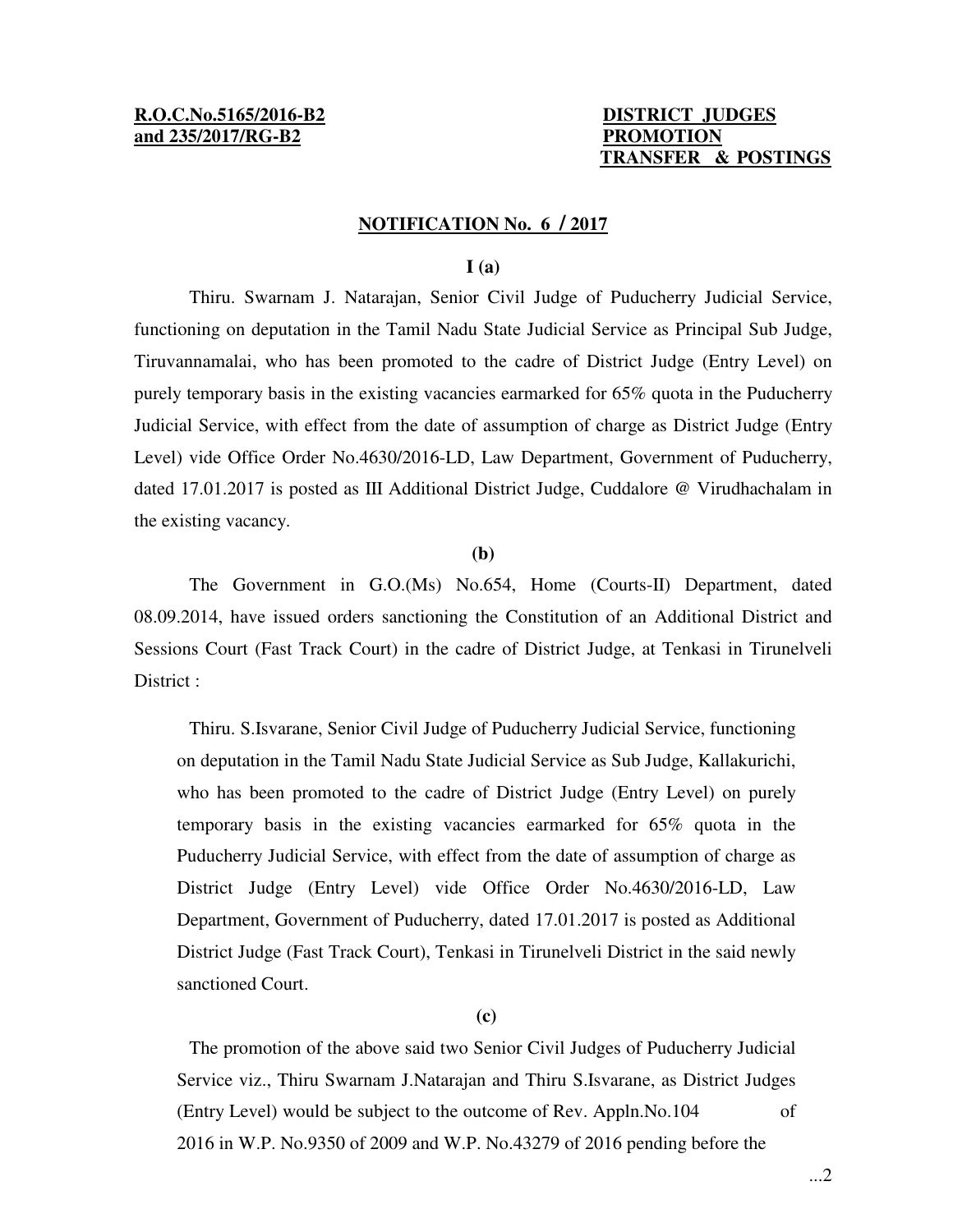Hon'ble Division Bench of the High Court of Judicature at Madras and also subject to the following conditions, as ordered vide Order dated 15.12.2016 in WMP No.37119 of 2016 in W.P.No.43279 of 2016 namely :

- (i) The promotion if any shall be ordered only on temporary basis and the promotion shall not confer any right, including to be placed on probation ;
- (ii) The promotions ordered shall abide by the result in this Writ Petition; and
- (iii) No promotee shall claim any right only because of the temporary promotion so awarded to him.

## **II**

 Tmt. A.Kayalvizhi, Sessions Judge, Magalir Neethi Mandram (Fast Track Mahila Court), Nagercoil is transferred and posted as Principal District Judge, Ramanathapuram vice Tmt.Meena Satheesh, deputed to National Green Tribunal, Southern Zone, Chennai.

 Thiru John R.D.Santosham, Chairman, Permanent Lok Adalat, Nagercoil is transferred and posted as Sessions Judge, Magalir Neethi Mandram (Fast Track Mahila Court), Nagercoil vice Tmt. A.Kayalvizhi, transferred.

 Thiru P.Mohanraj, District Judge, now functioning on deputation as Registrar, National Green Tribunal, Southern Zone, Chennai, on his repatriation to his parent service viz., Tamil Nadu State Judicial Service, is posted as Principal District Judge, Salem in the existing vacancy.

 Tmt. N.Rajalakshmi, Sessions Judge, Magalir Neethi Mandram (Fast Track Mahila Court), Srivilliputhur is transferred and posted as Chairman, Permanent Lok Adalat, Villupuram in the existing vacancy.

**HIGH COURT, MADRAS.** Sd/- R.SAKTHIVEL, **DATED : 25.01.2017. REGISTRAR GENERAL.**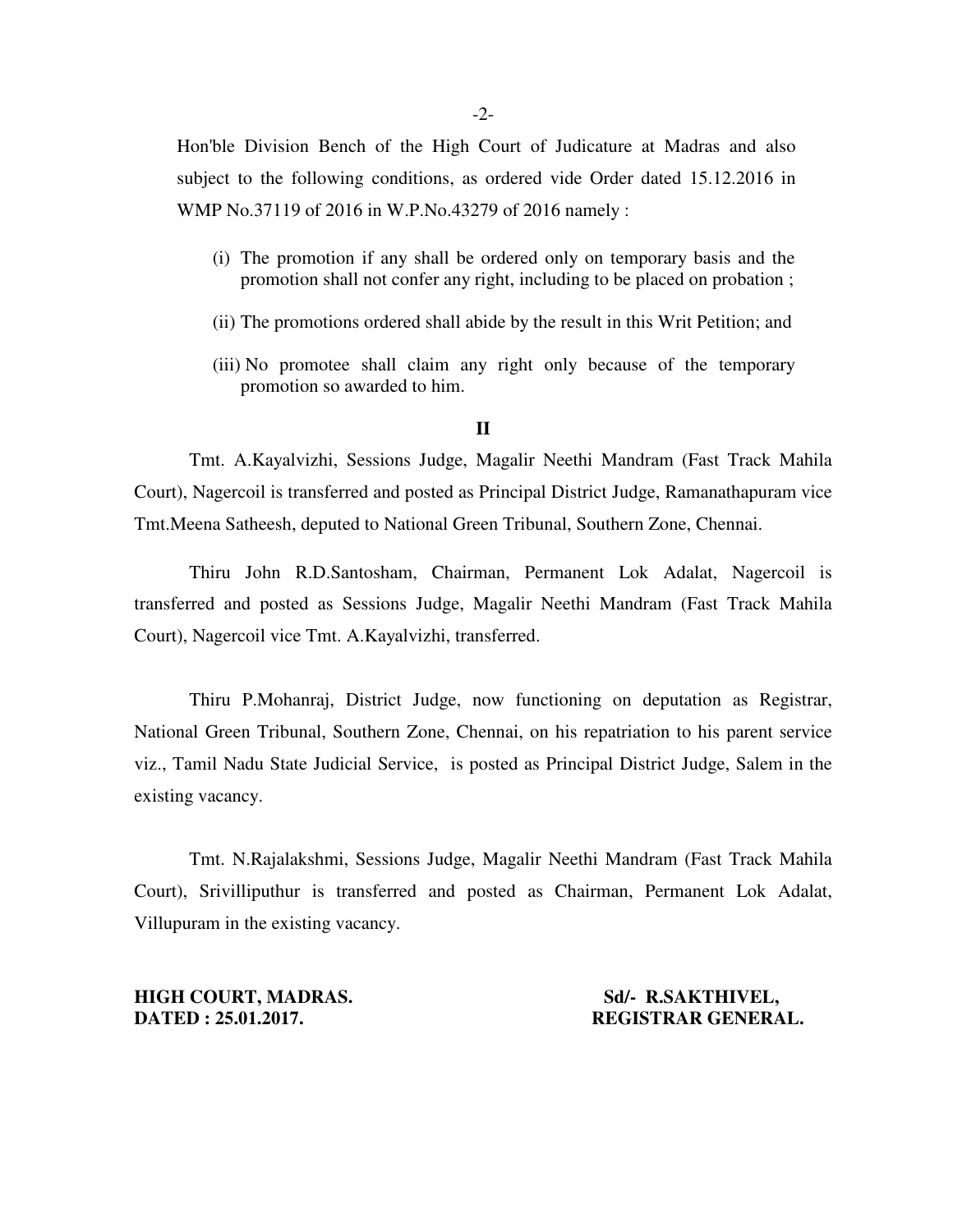# **R.O.C.No.5165/2016-B2 and 235/2017/RG-B2**

#### **OFFICIAL MEMORANDUM**

Sub: Courts and Judges – District Judges – Promotion, Transfer and Postings - Notification issued - Joining instructions – issued.

Ref: High Court's Notification No. 6 / 2017, dated: 25.01.2017. .................

 Thiru Swarnam J. Natarajan, Senior Civil Judge of Puducherry Judicial Service, now functioning on deputation as Principal Sub Judge, Tiruvannamalai, who has been promoted to the cadre of District Judge (Entry Level) on purely temporary basis, and posted as III Additional District Judge, Cuddalore @ Virudhachalam, vide High Court's Notification cited above, is required to hand over charge of his post to the Additional Sub Judge, Tiruvannamalai, immediately, and take charge of the post of III Additional District Judge, Cuddalore @ Virudhachalam, immediately, without availing full joining time.

 The Additional Sub Judge, Tiruvannamalai, is required to hold full additional charge of the post of Principal Sub Judge, Tiruvannamalai, until further orders.

 Thiru S.Isvarane, Senior Civil Judge of Puducherry Judicial Service, now functioning on deputation as Sub Judge, Kallakurichi, who has been promoted to the cadre of District Judge (Entry Level) on purely temporary basis, and posted as Additional District Judge (Fast Track Court), Tenkasi in Tirunelveli District in the newly sanctioned Court, vide High Court's Notification cited above, is required to hand over charge of his post to any of the nearest Sub Judge, on 26.01.2017 F.N. and assume charge of the post of Additional District Judge (Fast Track Court), Tenkasi in Tirunelveli District on 27.01.2017 F.N., (Friday), without fail.

 As the inauguration of the Court of Additional District Judge (Fast Track Court), Tenkasi is to be held on 27.01.2017 at 10.00 a.m., Thiru S.Isvarane, is required to report to the Principal District Judge, Tirunelveli, on 26.01.2017 A.N., **or** on 27.01.2017 morning before 8.00 a.m., without fail, in connection with inauguration of the said newly sanctioned Court.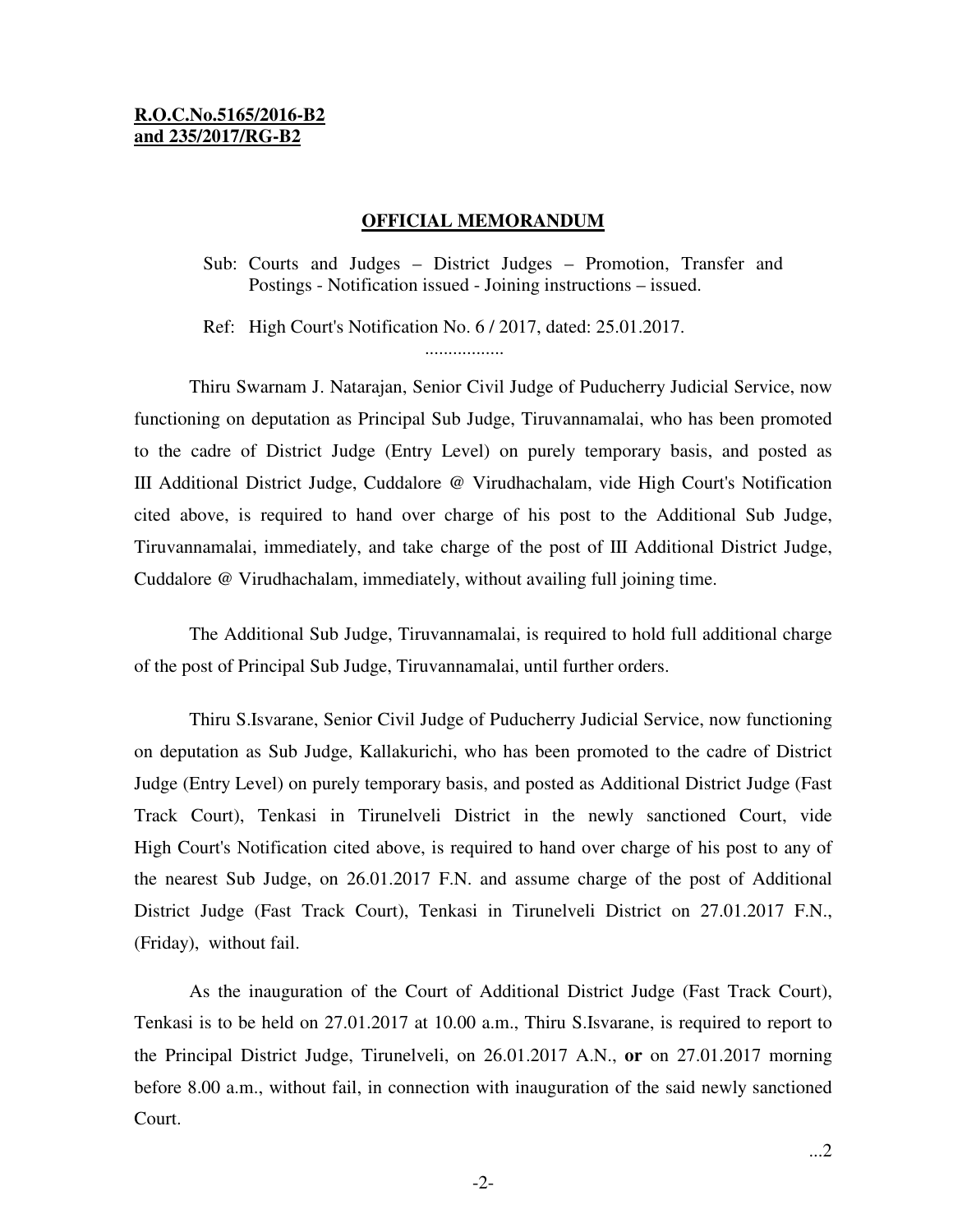Thiru. John R.D.Santosham, District Judge, functioning as Chairman, Permanent Lok Adalat, Nagercoil, who has been transferred and posted as Sessions Judge, Magalir Neethi Mandram (Fast Track Mahila Court), Nagercoil, vide High Court's Notification cited above, is required to take charge of the post Sessions Judge, Magalir Neethi Mandram (Fast Track Mahila Court), Nagercoil from Tmt. A.Kayalvizhi, Sessions Judge, Magalir Neethi Mandram (Fast Track Mahila Court), Nagercoil, immediately, without fail.

 On relief, Tmt. A.Kayalvizhi, who has been transferred and posted as Principal District Judge, Ramanathapuram, vide High Court's Notification cited above is required to take charge of the post of Principal District Judge, Ramanathapuram, immediately, without availing full joining time.

 Thiru John R.D.Santosham, after taking charge of the post of Sessions Judge, Magalir Neethi Mandram (Fast Track Mahila Court), Nagercoil, is required to hold full additional charge of the post of Chairman, Permanent Lok Adalat, Nagercoil, until further orders.

 Thiru. P.Mohanraj, District Judge, functioning on deputation as Registrar, National Green Tribunal, Southern Zone, Chennai, on repatriation to his parent service viz., Tamil Nadu State Judicial Service, posted as Principal District Judge, Salem, vide High Court's Notification cited above, is required to take charge of the post Principal District Judge, Salem, from I Additional District Judge, Salem, who is holding full additional charge of the post of Principal District Judge, Salem, immediately, without availing full joining time.

 Tmt. N.Rajalakshmi, Sessions Judge, Magalir Neethi Mandram (Fast Track Mahila Court), Srivilliputhur, who has been transferred and posted as Chairman, Permanent Lok Adalat, Villupuram, vide High Court's Notification cited above, is required to handover charge of her post to any of the nearest District Judge, immediately, and take charge of the post of Chairman, Permanent Lok Adalat, Villupuram, immediately, without availing full joining time.

...3